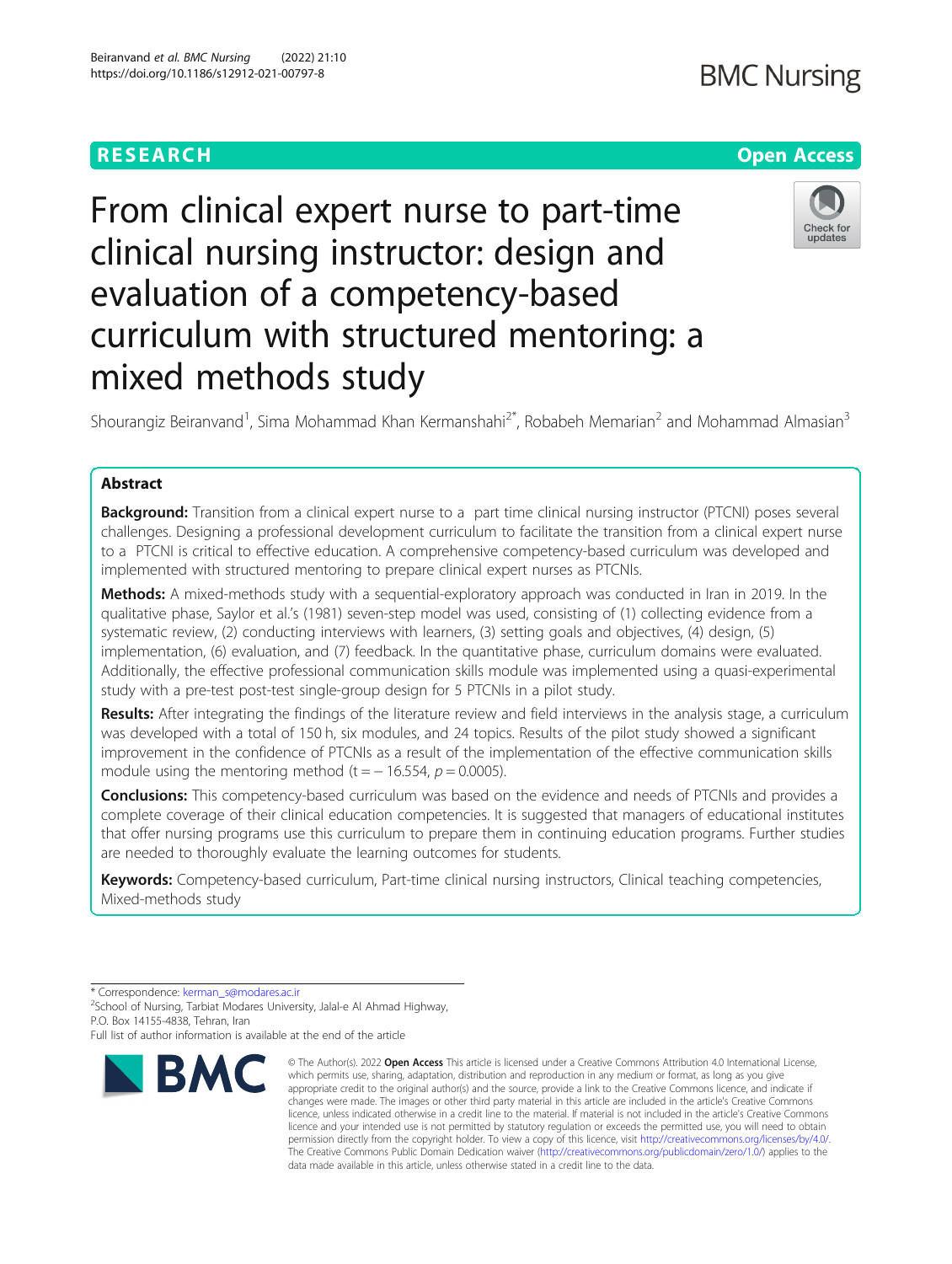## Background

Currently, the shortage of qualified nursing faculty is an international problem, as qualified nursing student applicants are turned away in countries such as Canada, China, Australia and Malaysia [\[1](#page-9-0)]. The most important factors contributing to this crisis are faculty aging, lack of budget, and increased job competition in clinical settings [[2\]](#page-9-0). One of the innovative strategies to compensate for the shortage of nursing faculty in clinical education is the temporary employment of clinical expert nurses as PTCNIs. However, while they are experts in clinical practice, they lack the formal knowledge, skills, and attitudes to educate and evaluate students  $[3, 4]$  $[3, 4]$  $[3, 4]$  $[3, 4]$ . According to Benner's theory, an experienced clinical nurse is a novice educator. In other words, experience is not equal to learning or competence [\[5](#page-9-0)]. Successful clinical education requires skills beyond clinical expertise to best facilitate student learning. As clinical nursing education is multifaceted, clinical nursing instructors must have skills in clinical practice, effective professional communication, and skills in guiding students in applying theory in practice, evaluating students' clinical performance, and problem solving [\[6](#page-9-0)]. Having expert clinicians as PTCNIs brings benefits, which include diverse clinical experience and clinical expertise, familiarity with the rules in the clinical system, having a variety of knowledge and ideas to enhance students' learning, and cost-effectiveness over full-time faculty members. However, transfer from clinical experts to PTCNIs or adjunct nursing faculty members is challenging. Challenges reported by expert nurses include lack of formal training in clinical education skills, unawareness of methods of evaluating clinical performance and providing feedback to students, and lack of skills in establishing professional communication [[7\]](#page-9-0).

Providing effective clinical education brings about ongoing challenges in Iran. These include weaknesses in educational programs and content, neglect of the nursing process in clinical education, deficiencies in educational methods and evaluation of clinical performance, lack of application of theoretical education in the clinical environment, inappropriate professional interactions, and inadequate competence of clinical nursing instructors [\[8](#page-9-0)]. One of the important responsibilities of educational institutions is to prepare and familiarize PTCNIs for their new role as educators in clinical settings [\[9](#page-9-0)]. The literature has suggested orientation, mentoring, and needs-based professional development programs to prepare PTCNIs and to keep experienced faculty members up-to-date with new approaches to nursing education [\[7](#page-9-0), [10\]](#page-9-0). Although many educational institutions offer orientation programs, they are often not based on logical evidence or frameworks that support clinical content, but are designed based on the hypothetical learning needs of novice instructors. Professional development programs for clinical instructors, if structured and based on competency, lead to positive outcomes, increase job satisfaction, reduce the rate of attrition, and improve the performance of clinical nursing instructors [[6](#page-9-0)]. The need for a sufficient number of PTCNIs is increasing. What is unclear, however, is what competencies and professional development programs these clinical instructors need to prepare and work effectively with nursing students in clinical groups. A purposeful literature review was conducted to determine what is known about this issue.

# Literature review (preparing clinical expert nurses for the role of nursing instructors)

The first step in developing a competency-based program for nursing instructors is to identify the competencies and qualifications necessary to successfully assume their new role. Using the systematic rapid evidence assessment approach, Jetha et al.(2016) reviewed the scientific literature to identify professional development needs of novice clinical teachers to assist the transfer of clinical expert nurses to educational roles. Their findings revealed three main professional development needs for novice clinical teachers including socialization, professional development programs, and self-reflection. Based on these findings, recommendations were presented for best practices to support and prepare novice clinical teachers [\[11](#page-9-0)]. The available literature reports the needs of PTCNIs during role transfer as role clarification, support, clinical evaluation, teaching preparations, and orientation programs [[10](#page-9-0), [12](#page-9-0), [13](#page-9-0)].

Various models for orienting and preparing clinical expert nurses as clinical instructors are reported in the literature. Most have emphasized the importance of faculty member development, orientation, and mentoring programs to help develop a new role and retain the role [[14](#page-9-0), [15\]](#page-9-0). Seekoe (2014) described and developed a competency-based mentoring model and critical learning theories to transfer the role of novice instructors from clinical to academic settings in South Africa. The conceptualization framework for this model included "context" (practical nurse training setting), "content" (study of mentoring resources), and "process" (mentoring needs in nursing education institutions). The mentoring takes place during the "process" through a range of activities such as relationship building, development, engagement, reflection, and assessment  $[16]$  $[16]$ . These models are used as a framework for developing programs to transfer clinical expert nurses from clinical practice to novice nursing instructors.

Faculty members from three nursing schools on The Eastern Shore Faculty Academy and Mentorship Initiative in Maryland, United States, have designed a program to prepare experienced nurses for new roles as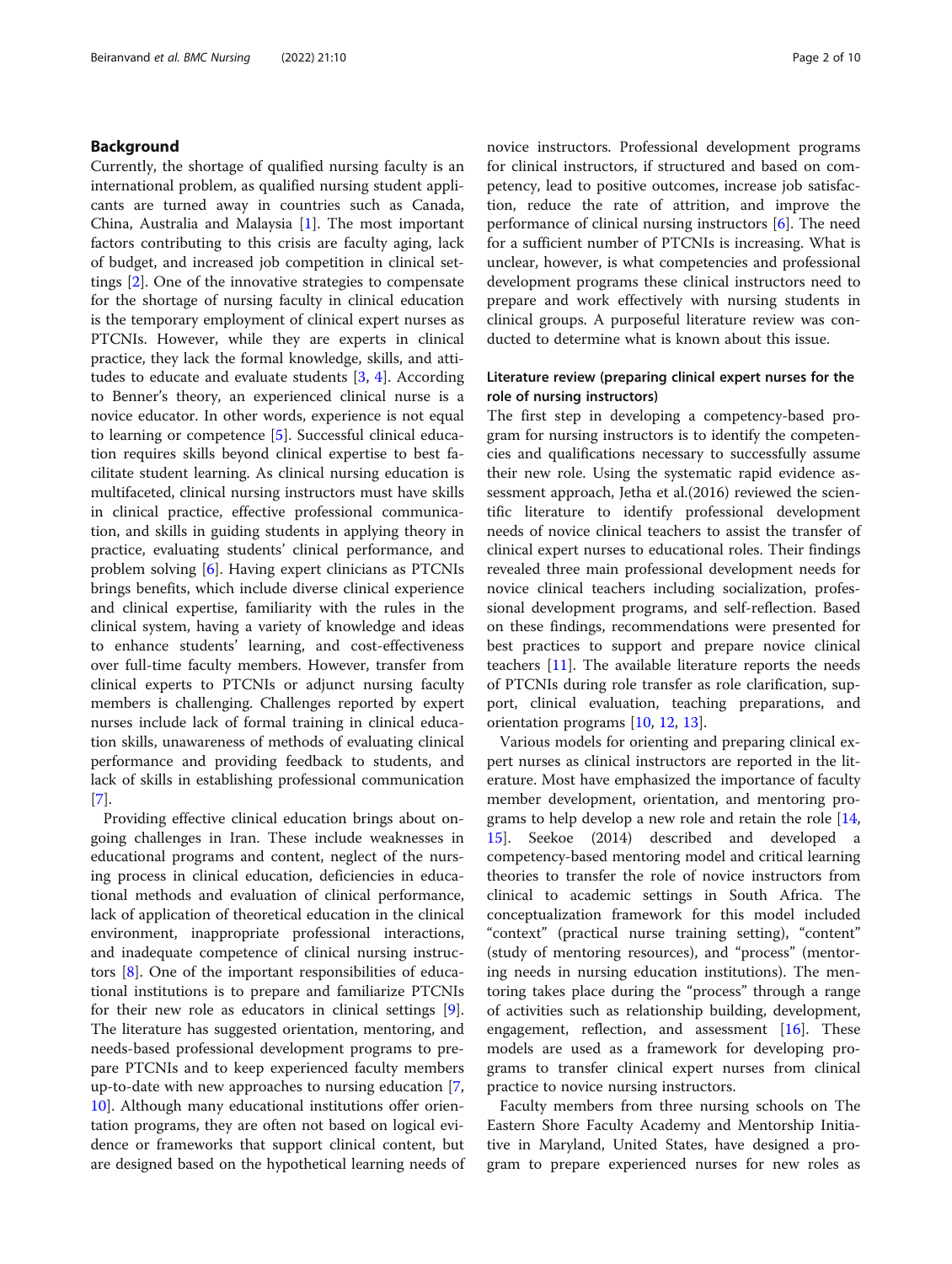PTCNIs. This 30-h program was a combination of faceto-face, simulation, online, and group mentoring sessions. The content of the program included an overview of clinical education, how to create a positive learning environment, and how to manage the multiple roles of nursing instructors. The program was implemented through mentoring and the outcome of the program included the hiring of clinical nurses as PTCNIs [\[17](#page-9-0)].

Wu et al. (2020). designed a web-based program for nursing preceptors in Singapore. A three-step process was applied to integrate the theoretical framework, collect evidence from a systematic review, and perform content validation by experts. The content of the program was based on a review of the literature, with results including facilitating student learning, creating a positive learning environment, evaluating clinical performance, effective feedback skills, and managing challenging situations. Part of this program was implemented as a pilot study. Nursing preceptors stated that the program content was useful for them and helped them understand the real conditions of the clinical environment  $[6]$ .

Other approaches to facilitating the transition of expert nurses to novice educators is to hold workshops based on the declarations of the national league of nursing about the main competencies of nursing educators. These competencies provide a framework for identifying the basic knowledge, skills, and attitudes of educators required for curriculum design [\[18\]](#page-9-0).

Nursing programs are challenged in employing qualified PTCNIs. They usually do not have the best approach or a suitable professional needs-based curriculum based on structured mentoring to teach PTCNIs [\[19](#page-9-0), [20](#page-9-0)]. The researchers have emphasized the importance of formal and structured mentoring, which leads to increased job satisfaction, reduced role conflict and ambiguity, and increased faculty member survival [[20,](#page-9-0) [21\]](#page-9-0). The aims of the study are to develop a competency-based curriculum with structured mentoring to prepare clinical expert nurses for new roles as PTCNIs and conduct pilot program evaluation.

# Methods

#### Research design

A mixed-methods sequential exploratory approach was used to design the curriculum. According to this method, the researcher explores the experiences and perceptions before conducting a quantitative study in order to gain an in-depth and comprehensive knowledge of the target phenomenon [\[22](#page-9-0)]. Since the ultimate goal of this study was curriculum development, the qualitative phase took precedence over the quantitative phase and the weight of the qualitative part was greater than the quantitative section. In the qualitative phase, the seven-step curriculum development model of Saylor et al. (1981) consisting of collecting evidence from a systematic review, conducting interviews with nursing instructors, setting goals and objectives, design, implementation, evaluation, and feedback was used. In the quantitative phase, curriculum domains were evaluated. Part of the curriculum using a quasi-experimental single-group pretest-posttest design as the pilot study was implemented and evaluated. In this paper, the curriculum model of Saylor et al.(1981) was chosen to design the curriculum for the following reasons:

- The application of this model is for the development and promotion of learners.
- Curriculum objectives are based on legal requirements, research data, professional associations, state guidelines, the needs of the community and learners, and knowledge [[23](#page-9-0)] (Fig. 1). In order to determine what best to include in a competency-based curriculum for nursing instructors, six main steps were performed.

#### Steps of curriculum design

# Step 1: external resources, evidence from a systematic review and curriculum development

A review was designed based on relevant criteria from the Preferred Reporting Items for Systematic Reviews and Meta-Analyses (PRISMA) checklist [\[24](#page-9-0)] (Fig. [2](#page-3-0)). The systematic review aimed to review and synthesize the clinical teaching competencies of PTCNIs. Four available electronic databases (Medline, Web of Science, Scopus, and Education Resources Information Centre (ERIC) were searched from 2008 to 2018. The search terms used in the search process included: (nurse OR nurses OR nursing) AND (preceptor\* OR part time educator\* OR novice nurse faculty OR adjunct nurse faculty) AND (competence\* OR clinical skill\* OR characteristic\* OR qualification\*). Two researchers evaluated the quality of the articles separately and in case of disagreement, the decision about the quality of the article was made through discussion. Seventeen articles were selected after quality appraisal [\[25\]](#page-9-0).

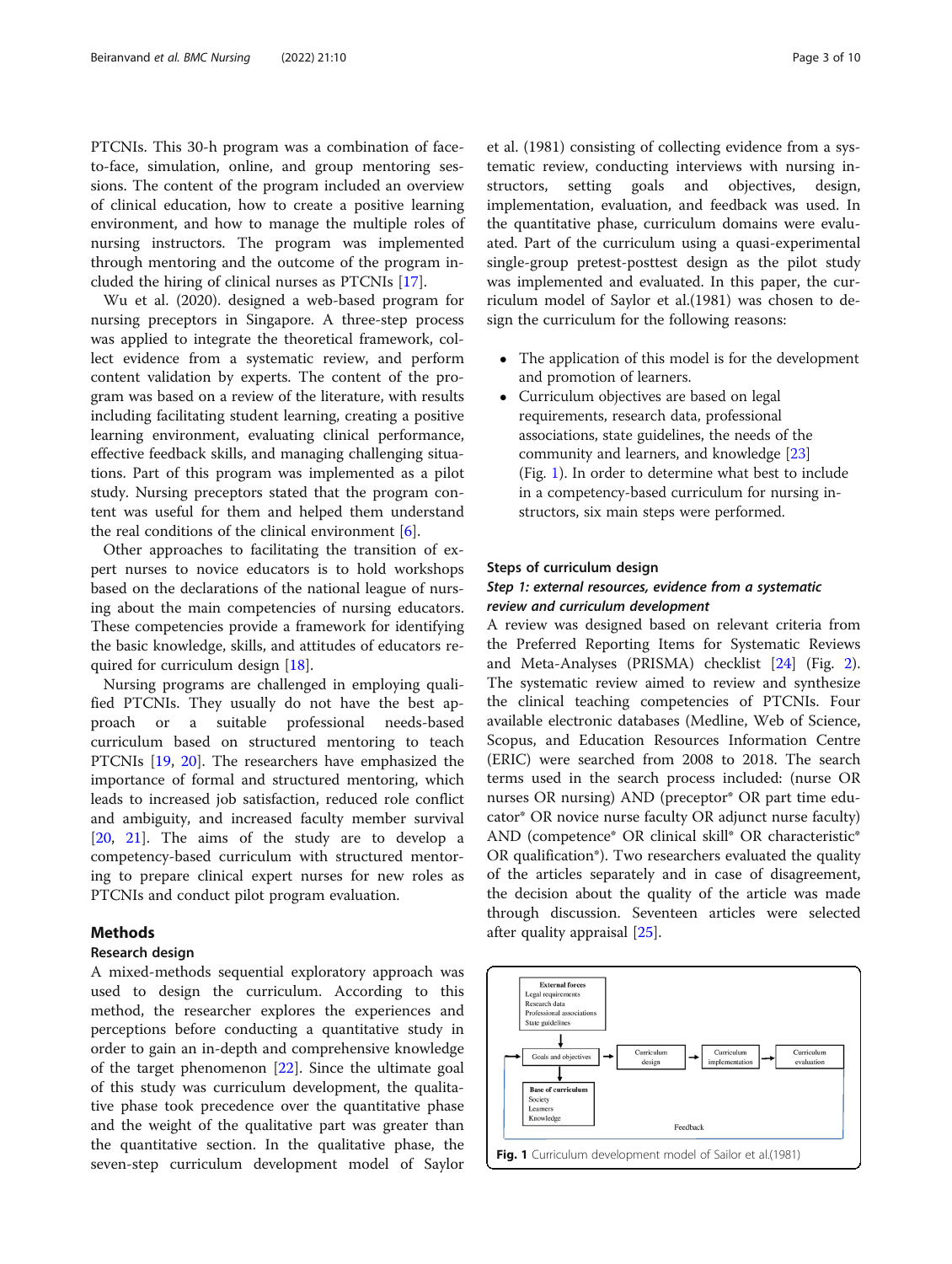<span id="page-3-0"></span>

# Step 2: the bases of the curriculum: interviews with PTCNIs to identify their experiences, competencies, needs, and roles of the targeted learners

In this step, the research team assessed stakeholders' needs by conducting semi-structured interviews with 15 PTCNIs from October 2018 to February 2019 in teaching hospitals in Khorramabad, Iran. The participants included nine females and six males. All ranged in age from 25 to 38 years with 5 to 15 years of clinical experience. Two PTCNIs had a master's degree in nursing and 13 had a bachelor's degree in nursing. The inclusion criteria were willingness to share experiences, clinical expertise in nursing, and at least 2 years of clinical education experience as PTCNIs. Based on the objectives of the study, the interview questions included the following:

- 1. What kind of competencies do you apply as a nursing instructor in clinical education?
- 2. Please describe your feelings and perceptions about your role in clinical education.

Each interview lasted 45–80 min (60 min on average). Data saturation was achieved during the last three interviews since no new concepts emerged.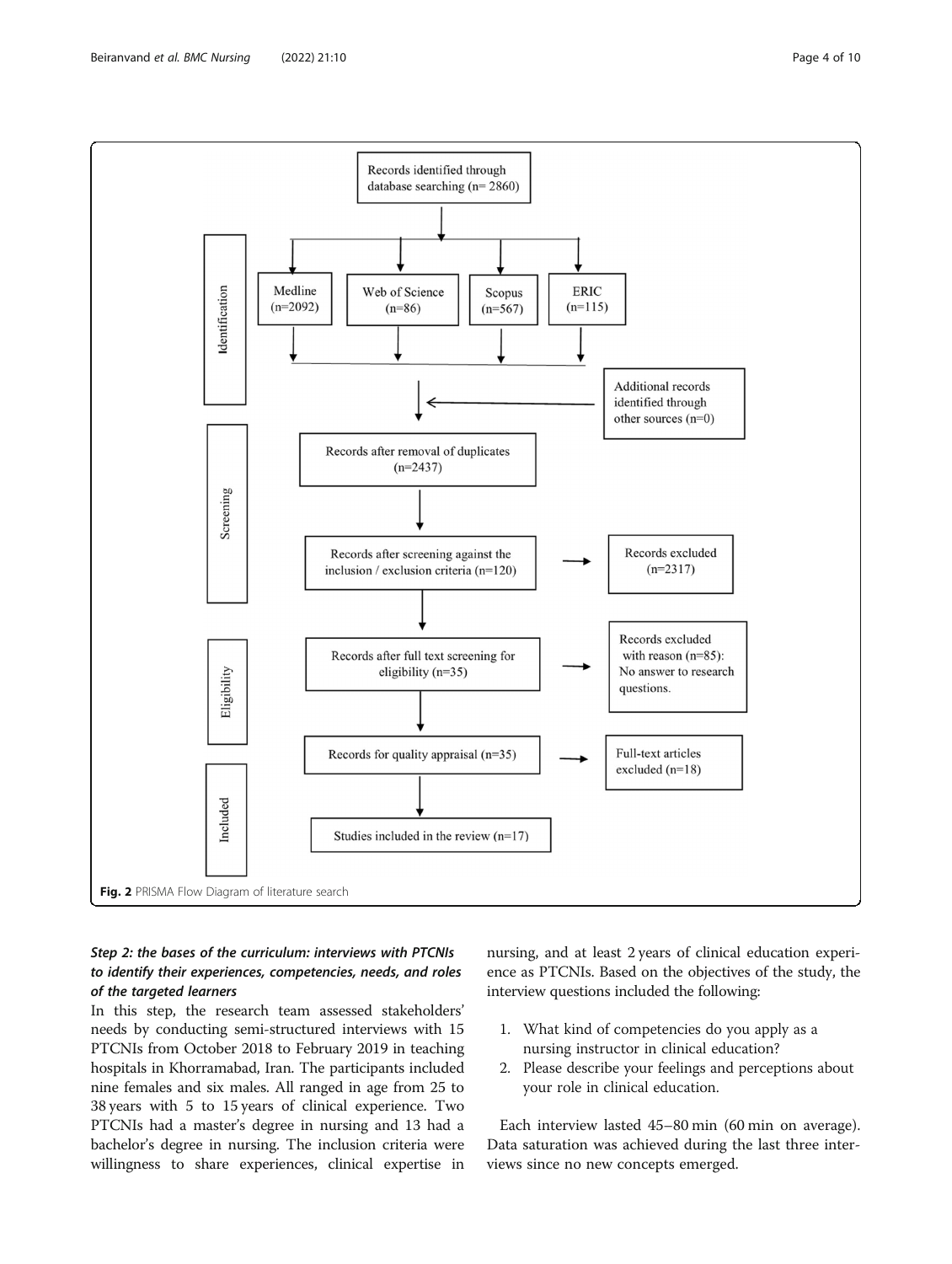### <span id="page-4-0"></span>Step 3: goals and objectives

The findings of the first and second step of the curriculum design were integrated as follows: Based on similarities and differences, the categories and subcategories of clinical education competencies of PTCNIs in the literature review and the field were compared. Duplicate categories and subcategories were removed and those that were similar were merged. Based on the results of data integration, the overall purpose of the curriculum was identified as "improving professional skills of PTCNIs" Table 1.

#### Step 4: content of a competency-based curriculum

The modules and topics of the competency-based curriculum were determined as shown in Table [2](#page-5-0). These were based on the results of data integration obtained from the literature review and field interviews about nursing instructors' needs.

#### Step 5: implementation

Initially, the office of the dean of university medical science was contacted to obtain permission and to secure support and funding for the nursing instructors' project. A budget was granted to cover the expenses of training nursing instructors. The program was implemented through structured mentoring. Instructions for mentors and mentees in this curriculum included:

- A coordinator was appointed to run the program.
- Mentors were selected from nursing faculty members with at least 5 years of educational and

clinical experience, who had the ability to share their knowledge and experience with mentees and were professionally honest, motivated, and passionate.

- The matching dyads mentoring pattern was used.
- The mentees were comprehensively familiarized with the clear objectives of the mentoring program based on the selected modules.
- Workshops were developed on the topic of clinical education.
- The mentors provided timely feedback to the mentees during clinical education.

# Step 6: evaluation

Curriculum evaluation was performed by a committee of 28 content experts consisting of 25 nursing faculty members from different higher learning institutions, two clinical nursing mentors, a hospital nurse administrator, and a representative of the nursing board in Iran.

They evaluated curriculum domains (needs, goals, content, teaching methods, assessment and evaluation, educational approach, and resources) using a checklist with the options completely stated = 3, incompletely stated  $= 2$ , and not stated  $= 1$ .

### Step 7: feedback

In this step, the suggestions of content experts regarding the curriculum were applied and the curriculum was finalized.

Table 1 The results of integrating the findings from the systematic review of literature and field interviews: Themes, categories, and subcategories

| <b>Themes</b>                                                           | Categories and subcategories                                                                                                                                                                                                                                                                                                                                                                                                         |
|-------------------------------------------------------------------------|--------------------------------------------------------------------------------------------------------------------------------------------------------------------------------------------------------------------------------------------------------------------------------------------------------------------------------------------------------------------------------------------------------------------------------------|
| 1. Educational competencies                                             | 1.1. Nursing clinical instructor's competencies in the role of teacher<br>• Orientation of students<br>• Having professional knowledge and practical skills<br>• Recognizing and applying methods to facilitate students' learning<br>• Guiding and conducting effective group discussions<br>1.2. Effective professional communication<br>· Interpersonal communication skills<br>· Interpersonal professional communication skills |
| 2. Supervision competencies and student support in internships          | 2.1. Organizing internships<br>• Guiding and supervising students in internships<br>· Evaluation of students' clinical performance<br>• Setting up a daily internship program<br>2.2. Supporting students<br>• Offering emotional support<br>• Understanding the needs and feelings of students<br>• Motivating students<br>• Promoting independence<br>• Providing assistance<br>• Giving effective feedback                        |
| 3. Ethical-professional characteristics of clinical nursing instructors | 3.1. Maintaining the ethical values of nursing instructors<br>• Maintaining the dignity of students and clients<br>· Observing ethics principles in nursing care<br>3.2. Professional attitude<br>• Being a professional instructor<br>· Being an enthusiastic instructor<br>• Acting as a role model for professional-ethical values                                                                                                |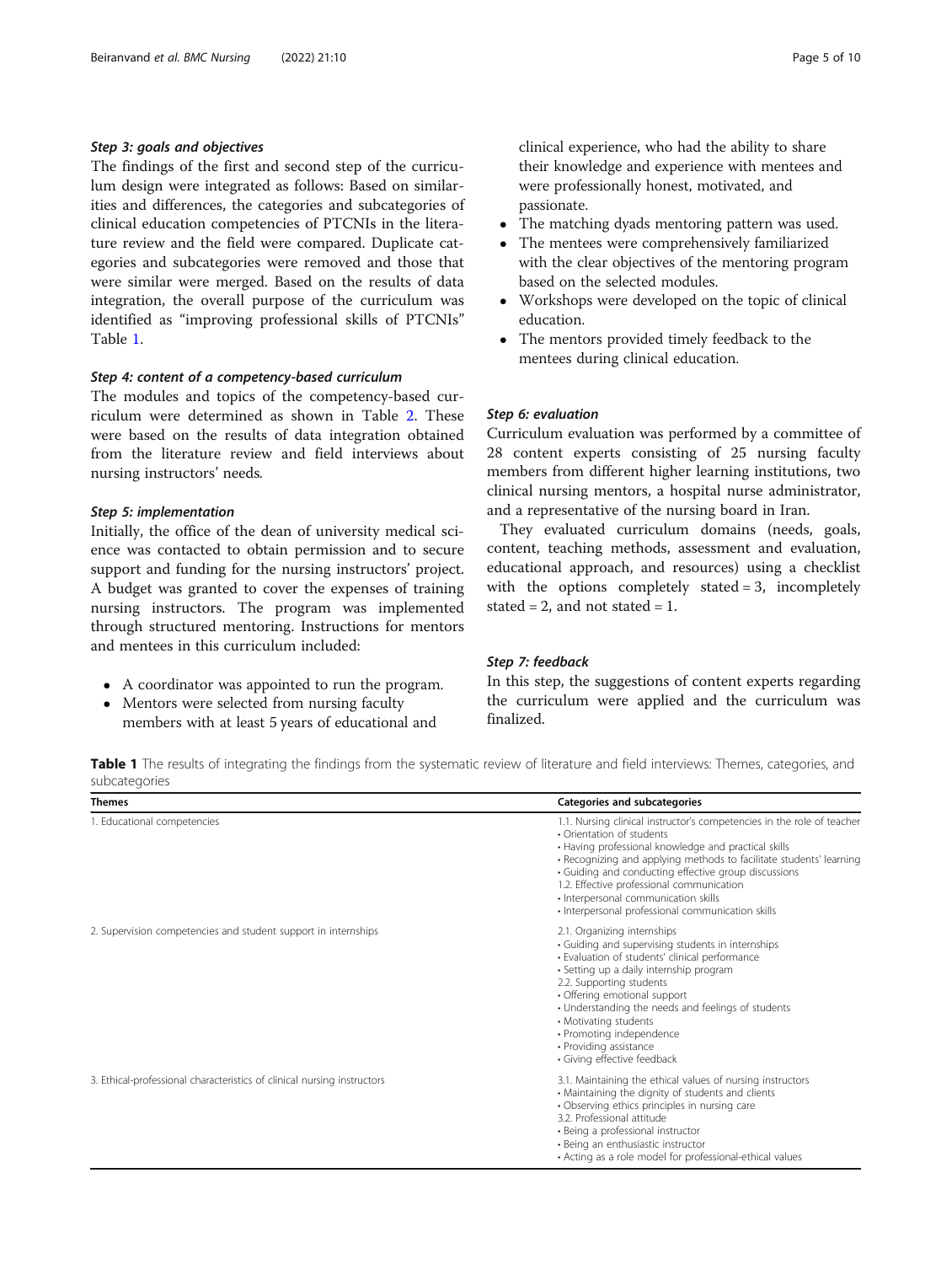#### <span id="page-5-0"></span>Table 2 Modules of the competency-based curriculum

| <b>Modules</b>                                                                   | <b>Topics</b>                                                                                                                                                                                                                                                                                                                                                                         | <b>Module description</b>                                                                                                                                                                                                                               | <b>Duration</b><br>(Credit hours)                 |
|----------------------------------------------------------------------------------|---------------------------------------------------------------------------------------------------------------------------------------------------------------------------------------------------------------------------------------------------------------------------------------------------------------------------------------------------------------------------------------|---------------------------------------------------------------------------------------------------------------------------------------------------------------------------------------------------------------------------------------------------------|---------------------------------------------------|
| 1. Effective professional<br>communication skills                                | · The clinical nursing instructor's relationship<br>with students, colleagues, the healthcare<br>team, and clients<br>• Factors that facilitate and inhibit effective<br>communication                                                                                                                                                                                                | This module emphasizes teaching, interpersonal, and<br>professional communication skills of part-time nursing<br>instructors.                                                                                                                           | 4 h of theory<br>and 24 h of<br>training          |
| 2. Principles of clinical<br>education                                           | • Philosophy of clinical education<br>• The strategies of preparing clinical instructors<br>for clinical training<br>• The strategies of preparing students on the<br>first day of internship<br>· Clinical education process (needs assessment,<br>goal setting, educational planning, and<br>evaluation) to achieve clinical outcomes<br>· Description of clinical education models | This module explains the philosophy of clinical<br>education, the readiness of nursing instructors and<br>students for clinical education and the kinds of models<br>of clinical education.                                                             | 10 h of theory                                    |
| 3. Creative clinical<br>education strategies                                     | • Case method<br>• Case study<br>• Grand rounds<br>• Problem solving<br>• Critical thinking<br>• Discussion<br>· Clinical conference                                                                                                                                                                                                                                                  | This module provides useful and practical information<br>about facilitating learning in clinical settings by using<br>creative clinical education methods. Clinical nursing<br>instructors learn how to facilitate learning in a more<br>effective way. | 4 h of theory<br>and 24 h of<br>skills training   |
| 4. Patient care<br>management                                                    | • Planning patient care according to the<br>nursing process<br>• Principles of documentation<br>• Principles of patient education                                                                                                                                                                                                                                                     | This module teaches the principles of client-centered<br>and holistic care to part-time clinical instructors. It also<br>explains the importance of patient care planning to<br>achieve clinical teaching goals.                                        |                                                   |
| 5. Supervision<br>competencies                                                   | • Guiding and supporting students<br>• Creating motivation and independence in<br>students<br>· Clinical evaluation strategies<br>• Effective feedback techniques                                                                                                                                                                                                                     | This module teaches supervision competencies to<br>clinical nursing instructors, organizing internships,<br>providing clinical guidelines, and methods to<br>strengthen motivation and independence in students.                                        | 4 h for theory<br>and 24 h for<br>skills training |
| 6. Professional and moral<br>characteristics of part-time<br>nursing instructors | • Ethics in nursing care<br>• Professionalization of students<br>• Professional instructor                                                                                                                                                                                                                                                                                            | This module emphasizes the characteristics of effective<br>clinical instructors as professional and ethical role<br>models for students.                                                                                                                | 4 h for theory<br>and 24 h for<br>skills training |

#### Data analysis

Data were analyzed using conventional content analysis according to the steps proposed by Graneheim and Lundman, including transcription of the data, the review of the whole interview texts for reaching a general understanding of the content, determining meaning units and initial codes, the classification of similar initial codes in broader classes, and determining the content hidden in the data [\[26\]](#page-9-0). At the beginning of the analysis, the full texts of the selected articles and interviews were carefully studied to achieve immersion and gain a general sense of the content. Initial codes were extracted, combined, and classified based on their similarities and through the constant comparison method. The hidden content of the data was extracted and the final codes, classes, and themes emerged with the research team's criticism, analysis, and grouping of the codes.

# Trustworthiness

To ensure trustworthiness of the data, four criteria were used, including credibility, confirmability, dependability, and transferability  $[27]$  $[27]$  $[27]$ . The credibility of the data was approved through peer check. The research team members independently analyzed the interviews, compared the concepts, categories, and themes, and in the case of disagreement, discussed the issue to reach an agreement. To ensure the confirmability of the findings, the second and third authors, and a faculty member other than the researchers reviewed and verified the text of the interviews, along with the extracted codes and concepts. The research stages and process were recorded and reported step by step to warrant the dependability of findings. Finally, data transferability was ensured through rich and deep descriptions of the context, presenting the necessary explanations about participants' perceptions, and using maximum variation sampling methods.

# Ethical considerations

The project was approved by the Ethics Committee of the Tarbiat Modares University, Tehran, Iran, with the code IR-TMU.REC.1396.728. At the beginning of the interviews, the objectives of the interviews were explained to the participants. They were assured that the interviews were voluntary and that their identities would not be disclosed in the research reports.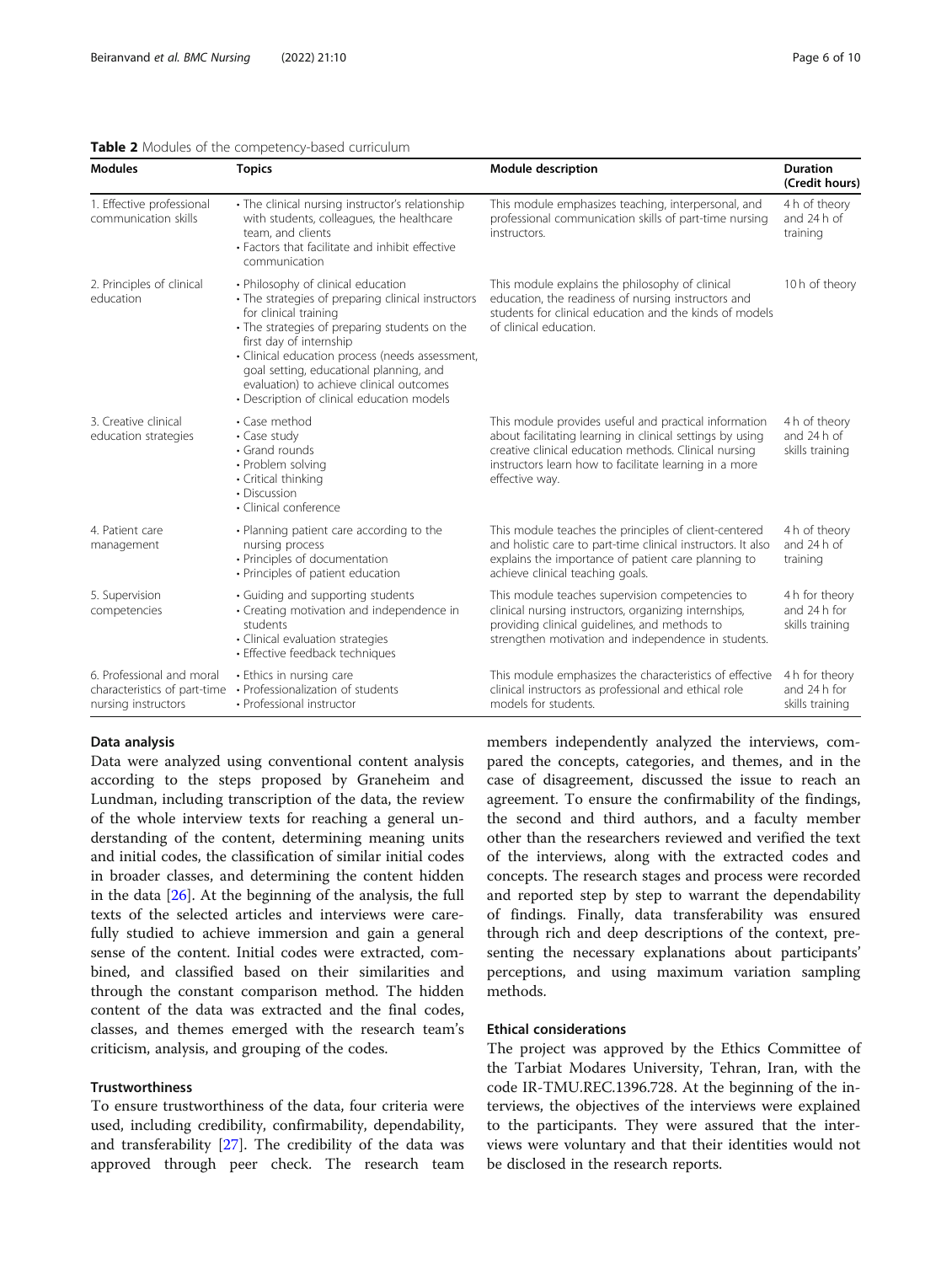#### Results

### Integrating the findings from the qualitative phase and the literature reviews

The findings obtained from the systematic review of the literature and the qualitative phase about clinical education competencies of PTCNIs were integrated in the analysis stage. Integrating the findings resulted in 20 subcategories, 6 categories, and 3 themes (Table [1](#page-4-0)).

### Content of the competency-based curriculum

The research team prepared the content of the curriculum based on the results of the interviews with the participants and the systematic review, national guidelines for clinical nursing education, and the relevant literature. The competency-based curriculum consists of six modules: 1) Effective professional communication skills, 2) Principles of clinical education, 3) Creative clinical education strategies, 4) Patient care management, 5) Supervision skills of clinical instructors, and 6) Professional and moral characteristics of clinical instructors. A brief summary of each module is presented in Table [2](#page-5-0).

This curriculum was designed over a period of almost two years, from reviewing the literature to validation. The curriculum included workshops and clinical practice, with a total of 150 h required for teaching it (30 h for theoretical knowledge and 120 h for skills training). It will take approximately 1.5 months for each PTCNI to complete the modules. Therefore, it is expected that 4 mentors will be able to train a maximum of 12 PTCNIs in a period of 4.5 months. Upon the completion of the course, PTCNIs will receive a certificate that can be part of their professional portfolio.

#### Results of curriculum evaluation by content experts

The curriculum evaluation checklist was completed by 28 content experts and emailed to the research team. Results showed that the average scores of the curriculum domains were between 2.64–2.89. The details of the mean domain ratings are shown in Table 3. Experts also commented that the duration of internships and skills training in modules should increase and the duration of theoretical courses should decrease. They also shared knowledge about the content of the curriculum. Lastly, the research team finalized the curriculum, taking into account the comments of content experts. It was presented to the Deputy Minister of Nursing of the Ministry of Health of Iran for implementation.

#### The evaluation of the curriculum modules

Mentors evaluated PTCNIs' competencies before and after teaching each module using the nursing instructors' job tasks scale. This instrument, developed specifically for the study, was a 9-point rating scale organized in three levels of unsatisfactory  $(1-3)$ , satisfactory  $(4-6)$ , and highly satisfactory (7–9). Prior to use, it was sent to 10 nursing faculty members with clinical and educational experience for evaluation and validity testing. Content validity was evaluated in terms of relevance, comprehensiveness, and appropriateness. The obtained content validity index  $(CVI = 0.8)$  indicates that the job tasks instrument has content validity.

The evaluation steps are as follows:

- Phase 1: The mentor observes and evaluates the clinical training of nursing students by PTCNIs using the job tasks instrument.
- Phase 2: The mentor teaches the required training protocols in each module to the nursing instructor in the clinical environment, the clinical instructor implements them, and the mentor gives feedback.
- Phase 3: The mentor observes and evaluates the clinical training of nursing students by PTCNIs with the job tasks instrument over four weeks after the training of each module and then provides feedback again to modify the instructor's behavior.

#### Pilot study

The main purpose of the pilot study was to evaluate the competency-based curriculum in terms of usability and quality of information. According to the review of the literature, professional communication is one of the most important competencies of clinical education of nursing instructors [\[28](#page-9-0)]. Effective communication between clinical instructors and students provides an ideal

| <b>Table 3</b> Results of the evaluation of the competency-based curriculum domains by content experts |  |  |
|--------------------------------------------------------------------------------------------------------|--|--|
|--------------------------------------------------------------------------------------------------------|--|--|

| <b>Curriculum domains</b> | Not stated | Incompletely stated | <b>Completely stated</b> | Mean score |
|---------------------------|------------|---------------------|--------------------------|------------|
| <b>Needs</b>              |            | 4(14.3)             | 24 (85.7)                | 2.85       |
| Objectives                | 2(7.2)     | 6(21.4)             | 20(71.4)                 | 2.64       |
| Educational content       | 1(3.7)     | 5(17.8)             | 22(78.5)                 | 2.75       |
| Teaching methods          |            | 3(10,7)             | 25 (89.3)                | 2.89       |
| Assessment and evaluation |            | 3(10.8)             | 25 (89.2)                | 2.89       |
| Educational approaches    | 1(3.6)     | 4(14.2)             | 23 (82.2)                | 2.78       |
| References                |            | 3(10.8)             | 25(29.2)                 | 2.89       |
|                           |            |                     |                          |            |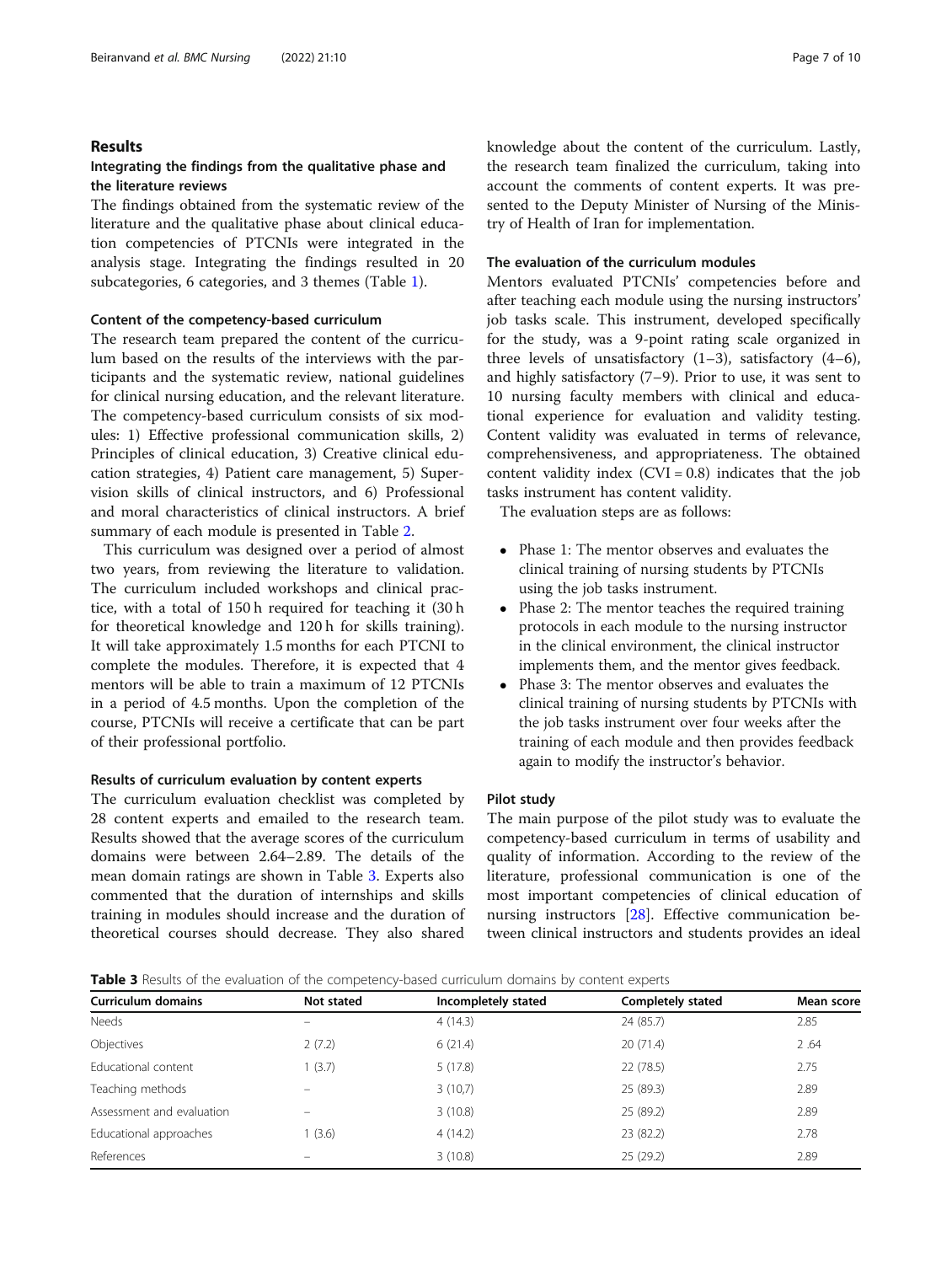clinical learning environment, having a positive effect on clinical learning experiences, and increases student motivation [[25\]](#page-9-0). Therefore, the module of effective professional communication skills was selected for the preliminary implementation of this program. The curriculum was implemented using a quasi-experimental single-group pretest-posttest design for 5 PTCNIs in university-affiliated hospitals in Iran in a pilot study. The professional communication competencies of nursing instructors were assessed by the observational job tasks scale before and 4 weeks after training. Then, the data were entered into the SPSS software for analysis.

# Findings related to the implementation of the professional communication skills module for PTCNIs

In this study, five expert clinical nurses were selected as PTCNIs, including 3 men and 2 women with bachelor's degrees in nursing. The theoretical knowledge was conveyed in a 4-h lecture for nursing instructors given by a faculty member in the first week of the term. In addition, all learning goals were set out in a paper that was handed to the nursing instructors. The practical hands-on part was delivered to the instructors by means of a 24-h tutorial divided into three sessions. There was a significant difference in the mean score of the communication skills of PTCNIs before and after the intervention (Before:  $1.39 \pm 0.05$ ; After:  $2.74 \pm 0.15$ ,  $p = 0.0005$ ,  $t = -16.554$ ).

# Discussion

In this study, a competency-based curriculum for PTCN Is was developed according to the 7-step curriculum development model proposed by Saylor et al. (1981) and its effects on the confidence of nursing instructors were evaluated. The competency-based curriculum is based on structural blocks of reflected competencies that move from knowledge acquisition to knowledge application [[29\]](#page-9-0). The structural blocks for designing this curriculum were based on the findings of the literature review and the field interviews, including educational competencies, supervision and support competencies, and nursing instructors' professional-ethical role modeling. Therefore, through these competencies, areas of knowledge were identified for curriculum development.

The most important components of this curriculum according to Saylor et al. 's (1981) curriculum model were the objectives, content, implementation, and evaluation of the curriculum. The objectives component in this curriculum was developed in the cognitive, emotional, and psychomotor dimensions. In other words, clinical instructors acquire knowledge about the competencies of clinical education, show an inclination to it, and finally acquire the necessary clinical education skills.

The content, training methods, and evaluation modes were adopted according to curriculum objectives [\[30\]](#page-9-0).

Another component of this curriculum was content development. It focuses on features such as comprehensiveness, authoritativeness, being up-to-date, and appropriateness for PTCNIs' needs. Content development was guided by the systematic review of the literature. Therefore, this is an evidence-based curriculum. It provides a comprehensive coverage of the roles, needs, and competencies of clinical teaching for PTCNIs. Findings from other studies emphasize the importance of identifying the needs and competencies of PTCNIs via a literature review to design a program in order to prepare them for their academic roles [[13,](#page-9-0) [19\]](#page-9-0). Other researchers have designed a program for nursing preceptors through a three-step process of theoretical framework, evidence from a systematic review of the literature, content validation by experts, and pretests. After the implementation of the pilot program, the preceptors stated that the content of the curriculum was useful to them and that they understood the real situation in the clinical environment [[6\]](#page-9-0). Another study has also used the Delphi technique and literature review to prepare the contents of a competency-based curriculum [[31\]](#page-9-0).

In addition to being evidence-based, the content of this curriculum is based on assessing the needs and experiences of learner PTCNIs. The curriculum is considered dynamic when learners are involved in the learning process. If the selected content is much more challenging than the learners are able to deal with, the target concepts and skills will not be understood. However, if the content is too trivial and facile in comparison with learners' capabilities, learners will have no desire for a positive change via learning [[32\]](#page-9-0). Some researchers have designed the content of the midwifery training curriculum in Beijing based on the results of interviews with learners about their specialized training needs [\[33](#page-9-0)]. Therefore, identifying needs in the review of literature and field interviews were the cornerstone for the design of this curriculum.

This curriculum was implemented through the structured mentoring model, which is another component of this curriculum. Mentoring refers to the idea of encouraging learners to identify their learning needs so that they can complete their learning process based on self-regulation and self-reflection [[34\]](#page-9-0). The results of a systematic review by Nowell et al. (2017) indicated that there is an obvious gap in describing the processes in mentoring programs. They reveal a lack of consistent and structured mentoring in academic settings and also indicate that nursing faculties lack evidence-based guidance about where to begin in developing and implementing mentorship programs [\[20](#page-9-0)].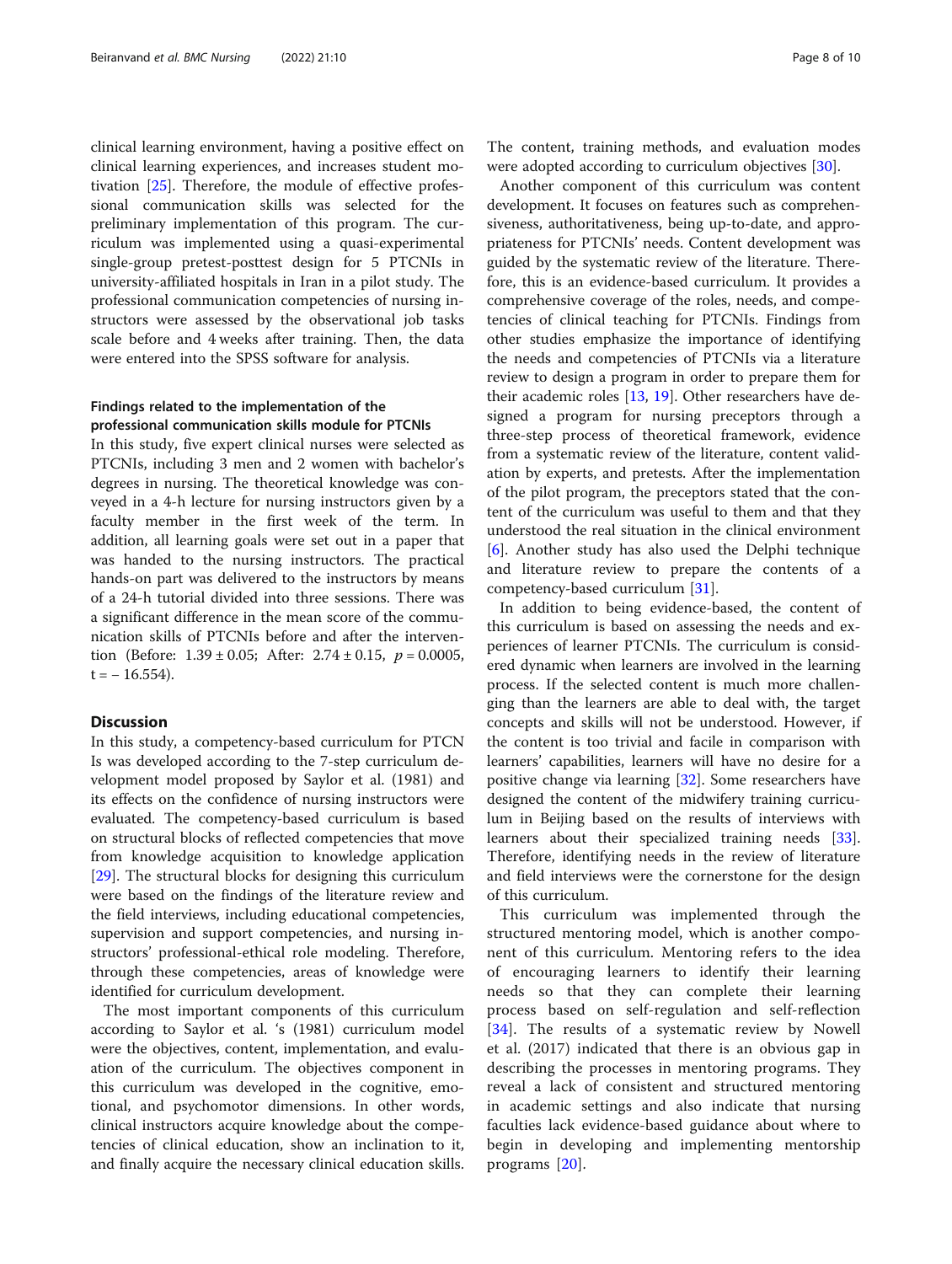The current curriculum was designed during a semester with specific components of mentoring, including choosing a coordinator to run the program, using the matching dyads mentoring pattern, setting specific objectives, frequent and continuous communication between the mentors and the mentees, the development of clinical teaching workshops, and providing appropriate feedback. Therefore, this study is of great importance in order to address this gap in the literature by developing a curriculum with structured mentoring and components specifically designed for PTCNIs.

The final component of this curriculum was evaluation. Experienced faculty members in various fields of nursing, including clinical nursing and nursing education, evaluated the content of this curriculum. The results of content validation showed that the content of the competency-based curriculum has a good level of validity. Qualitative feedback from content experts on the elements of the competency-based curriculum ensured that curriculum patterns and concepts are relevant.

In the quasi-experimental pilot study, significant differences were observed between the pre-intervention and post-intervention scores, which demonstrated increases in PTCNIs' confidence regarding the implementation of the communication skills module in clinical settings. These results are consistent with several previous studies by other researchers in which a mentorship program improved PTCNIs' competencies [\[17,](#page-9-0) [19\]](#page-9-0).

Clinical education is imperative for developing qualified nursing students, who are prepared for professional practice. This cannot be achieved without confident clinical instructors. Academic administrators of nursing programs need professional development programs to prepare PTCNIs for clinical education of students, so that they meet the expectations of the nursing program and the nursing profession [[19\]](#page-9-0). Developing a proper competency-based curriculum provides learners with the opportunity to evaluate their previous skills and knowledge, while they acquire knowledge and learning principles about clinical training competencies. Those who complete this curriculum can use their new knowledge and skills to take on the role of clinical instructors to strengthen the link between the clinical and academic environments.

Some components of this competency-based curriculum were determined based on the specific needs of PTCNIs in the study's locality. Therefore, research findings can have contextual limitations. The seven-step process of curriculum development is time consuming. Therefore, delays may occur in the development of a competency-based curriculum. It is possible that the positive outcomes observed in the pilot study could be attributed to the small self-selected group of 5 nursing

instructors selected by convenience sampling; thus, some selection bias may have affected the results and further investigations are needed. The outcomes related to nursing students' satisfaction and competence were not evaluated. The next step could be further large-scale experimental studies to investigate the implications of this curriculum and to evaluate its effects on student's satisfaction and clinical performance.

## Conclusion

This study used an innovative 7-step process to develop a competency-based program for PTCNIs. The unique features of this competency-based curriculum are that it is based on research data, learners' needs, and interactive features between mentors and mentees in a structured mentoring program. This curriculum completely covers the clinical education competencies of PTCNIs in the areas of clinical teaching abilities, ethical-professional role modelling, supervision skills, and evaluation in clinical environments. Part of this competency-based curriculum for clinical instructors was conducted as a pilot study. The outcome of the pilot study was used to improve the curriculum. It is suggested that managers of educational institutions in nursing programs use structural mentoring curriculums to prepare PTCNIs in continuing education programs.

#### Abbreviations

PTCNIs: Part-Time Clinical Nursing Instructors

#### Acknowledgments

The authors would like to express grateful thanks to all the PTCNIs involved in this research for sharing their experiences with the researchers. They also acknowledge the support and guidance of the outstanding advisors in curriculum design, Dr. Vanaki and Dr. Sadoughi, faculty members of the University of Tarbiat Modares, and the many people who took the time to evaluate and validate this curriculum.

#### Conflict of interest

There are no conflicts of interest to declare.

#### Authors' contributions

Participation in design, data collection and analysis were made by all authors. All authors approved the final version.

#### Funding

This paper was extracted from a PhD thesis in nursing supported by an educational grant from the Tarbiat Modares University, Tehran, Iran. This project has not received any special financial assistance from funding agencies in the public, commercial, or non-profit sectors.

#### Availability of data and materials

The data and all supporting materials used in our manuscript are freely available to any scientist wishing to use them from the corresponding author on request.

#### Declarations

#### Ethics approval and consent to participate

The study was approved by the Ethics Committee of the Tarbiat Modares University, Tehran, Iran with the approval number IR-TMU.REC.1396.728. All participants granted written informed consent to participate in the study. All